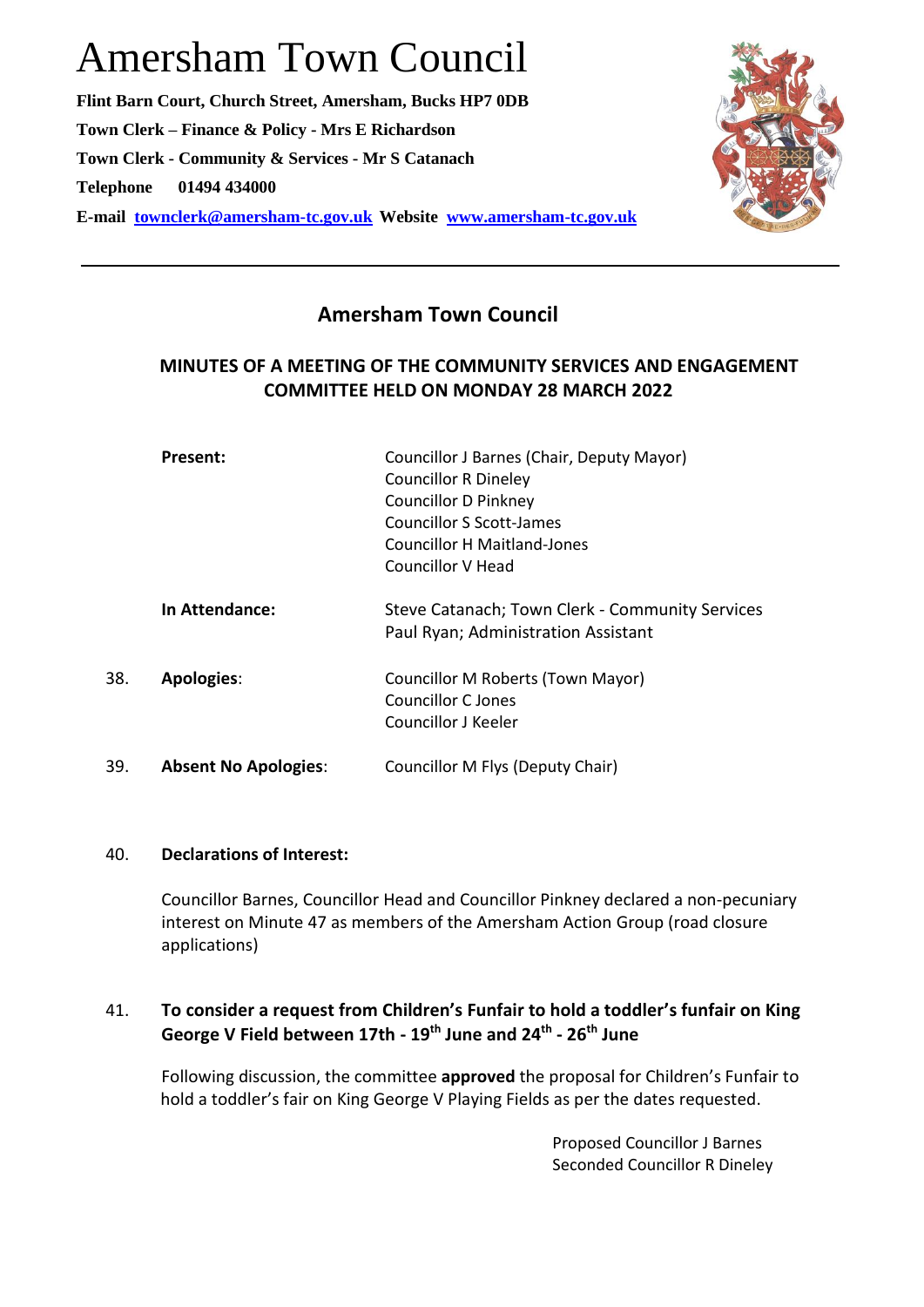#### 42. **Amersham in Bloom and Town Centre Enhancement update**

Councillor Barnes and the Town Clerk updated the committee on various *Bloom* projects including the Amersham Arches Mural Project, the *Green and Blue* environmental book, and other projects involving Buckinghamshire College and local schools.

# 43. **Update on Climate Action initiatives, including the new 'environment' web page and recycling project**

Councillor Dineley updated the committee on the environment section which will form part of a new section on the website. Subsequently, Councillor Barnes updated the committee on the recycling project which the Council is working on in partnership with local businesses.

It was noted that the carbon audit, commissioned by Council, has been delayed due to an issue obtaining the energy bills for the past year, however, the contractor has agreed to go ahead without this information.

#### 44. **Update on civic events, including Jubilee celebrations**

The committee was given a brief update of the Council's 2022 programme of events.

Following discussion, it was **agreed** to run an incentive programme to encourage those attending band concerts to bring their own cups for refreshments. It was also **agreed** to ensure that all recycling signage was prominent.

# 45. **To approve a proposal to 'dress' the Market Hall to celebrate the Queen's Platinum Jubilee**

The Clerk outlined a proposal to dress the frontage of the Market Hall to celebrate the Queen's Platinum Jubilee. The proposal involves using pom poms, created with wool, made in partnership with pupils of Stony Dean School.

The intention is to copy, where possible, the display on the Market Hall from 1953 which celebrated Her Majesty's Coronation.

> Proposed Councillor V Head Seconded Councillor J Barnes